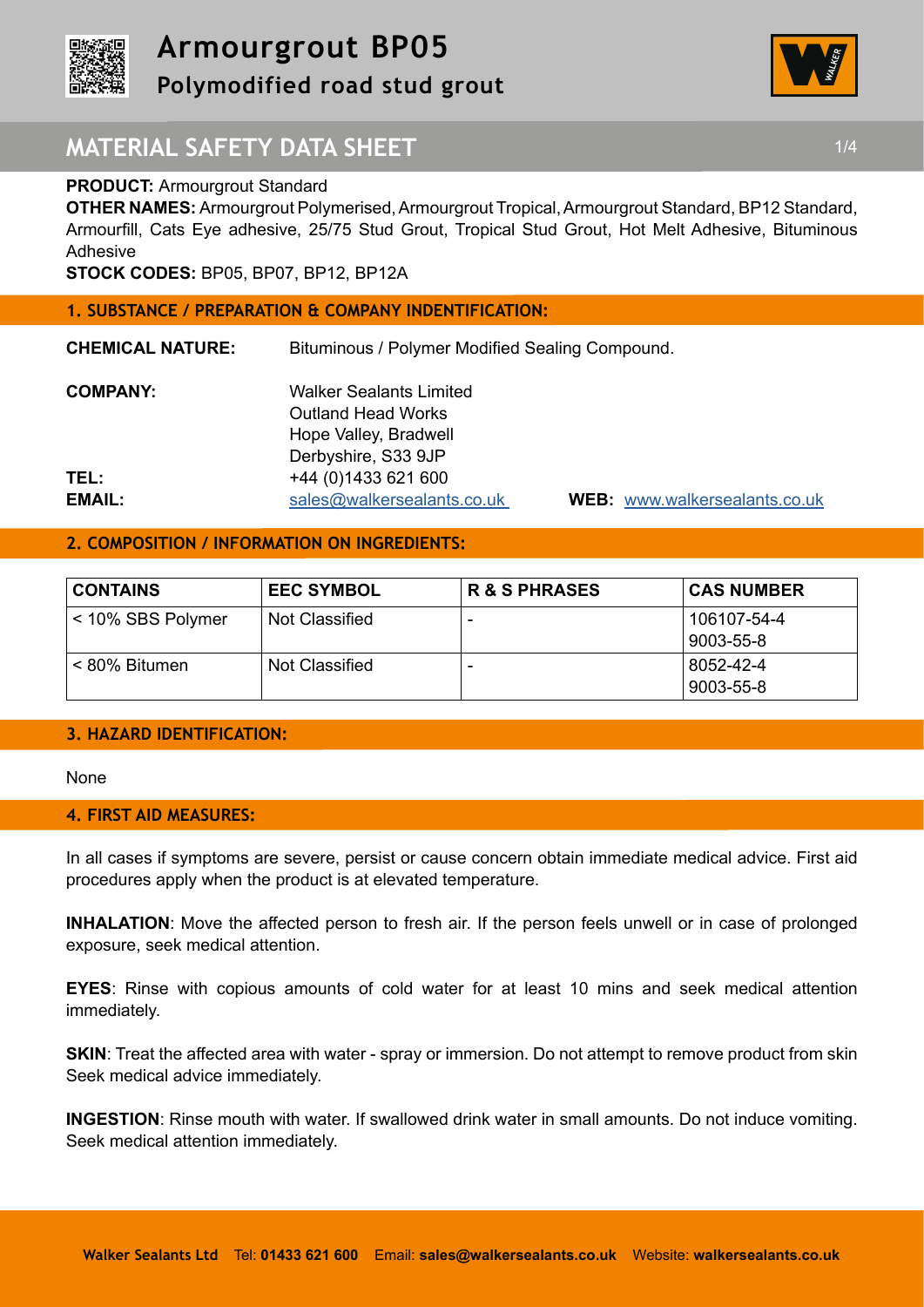



# **MATERIAL SAFETY DATA SHEET** *continued* 2/4

## **5. FIRE FIGHTING MEASURES:**

**SUITABLE EXTINGUISHING MEDIA**: Carbon Dioxide, Dry Chemicals, Foam, Water Spray mist

**UNSUITABLE EXTINGUISHING MEDIA**: High Pressure Water Jet

**EXPOSURE HAZARDS**: Risk of Fire and Explosions if product is overheated. THE MATERIAL REACTS VIOLENTLY WITH WATER.

**PROTECTIVE EQUIPMENT:** Use full protective clothing and self-contained breathing apparatus.

### **6. ACCIDENTAL RELEASE MEASURES:**

**PROTECTIVE MEASURES**: Avoid contact with skin, eyes and clothing. Wear suitable protective clothing Enclosed spaces should be opened to atmosphere.

### **CLEAN UP METHODS**:

- **Soil** Allow the material to solidify
- **Water** The product has a density greater than 1.00g/cm3, contain and recover by physical means. Dispose safely in accordance with local or national regulations.

### **7. HANDLING & STORAGE:**

**HANDLING**: Hot Material (170 - 200°C) - Avoid breathing fumes. Ensure adequate ventilation. Avoid eye and skin contact. Wear suitable protective clothing (S36/37/39).

**STORAGE**: Packages - Store in a cool dry place away from sources of ignition. Hot Liquid - Ventilate adequately as Hydrogen Sulphide can accumulate in confined spaces.

### **8. EXPOSURE CONTROL / PERSONAL PROTECTION:**

The level of protection and types of controls necessary will vary depending upon potential exposure conditions. Select controls based on a risk assessment of local circumstances. Appropriate measures include adequate ventilation to control airborne concentrations below the exposure guidelines/limits. PPE should meet recommended national standards. Check PPE suppliers.

### **EXPOSURE CONTROL LIMITS**:

**Manufactures & Suppliers of:**  Joint Sealants Bituminous Repair Compounds High Friction Surfacing Colour Coated Aggregates **The Complete Highway Service**

Petroleum Fumes **OES** (8 hours) 5mg/m3 OES (15 minutes) 15mg/m3 Hydrogen Sulphide OES (8 hours) 10mg/m3

> **Walker Sealants Limited**  Manufacturing & Sales Division Outland Head Bradwell, Hope Valley Derbyshire, S33 9JP Tel: 01433 621 600



Directors: J.S. Walker, J.G.R. Walker Company Reg No. 4041871 **A member of the Walker Group of Companies**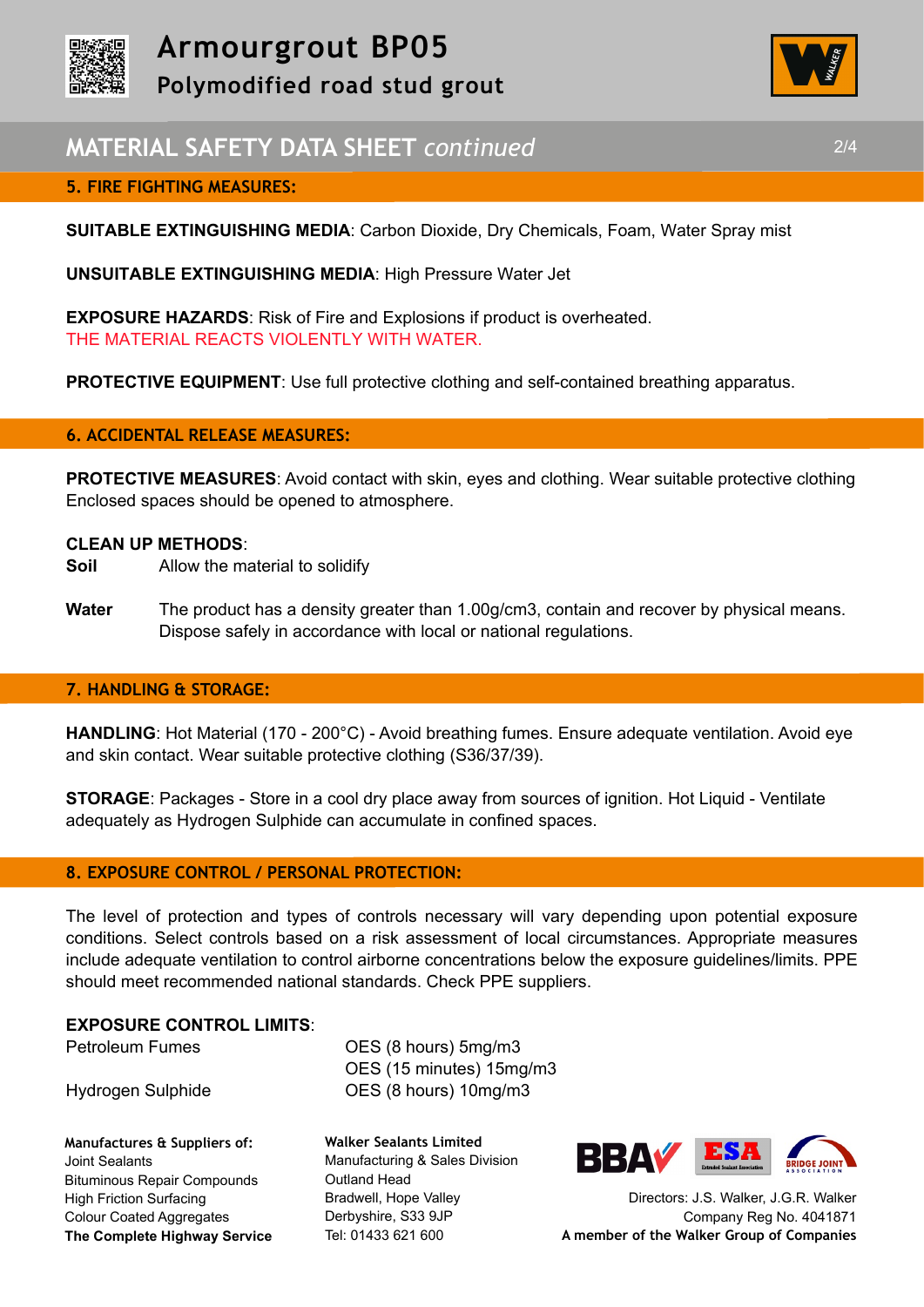



# **MATERIAL SAFETY DATA SHEET** *continued* 3/4

OES (15 minutes) 25mg/m3 SBS Polymer **OES** (8 hours) 10mg/m3 OES (15 minutes) 25mg/m3

**SKIN PROTECTION:** Wear suitable long sleeved, full body overalls and safety boots at all times. Exposed skin must be covered due to risk from splashes.

**HAND PROTECTION**: Wear suitable gloves.

**EYE PROTECTION**: Wear suitable goggles or face protection.

**9. PHYSICAL & CHEMICAL PROPERTIES:** 

**APPEARANCE**: BLACK SOLID **FLASHPOINT**: ≥ 250°C **ODOUR**: PERCEPTIVE **IGNITION**: ≥ 280°C **SOLUBILITY IN WATER**: INSOLUBLE **pH VALUE**: N/A

**DENSITY RANGE**: 1.80 ± 0.5g/cm3 **MELTING POINT/RANGE**: 120 - 185°C

## **10. STABILITY & REACTIVITY:**

| THERMAL DECOMPOSITION:       | Stable under normal operating conditions.                     |  |
|------------------------------|---------------------------------------------------------------|--|
| <b>CONDITIONS TO AVOID:</b>  | Overheating, Water Ingress.                                   |  |
| <b>MATERIALS TO AVOID:</b>   | The hot produce reacts violently with water.                  |  |
| <b>HAZARD DECOMPOSITION:</b> | Thermal decomposition or burning may release Carbon Monoxide, |  |
|                              | Soot and Hydrogen Sulphide.                                   |  |

## **11. TOXICOLOGICAL INFORMATION:**

| <b>INGESTION:</b> | $>$ 2000mg/kg* =           |
|-------------------|----------------------------|
| EYES:             | $>$ 2000mg/kg <sup>*</sup> |

\* EXPECTED RESULTS, NOT TESTED

## **12. TRANSPORT INFORMATION:**

NOT CLASSIFIED AS HAZARDOUS FOR TRANSPORT

## **13. DISPOSAL INFORMATION:**

**Armourgrout Material -** authorised disposal in accordance with local or National Regulations.

**Packages -** to be considered as industrial waste.

## **14. ECOLOGICAL INFORMATION:**

**Avoid losses to the environment wherever possible. No known risks.**